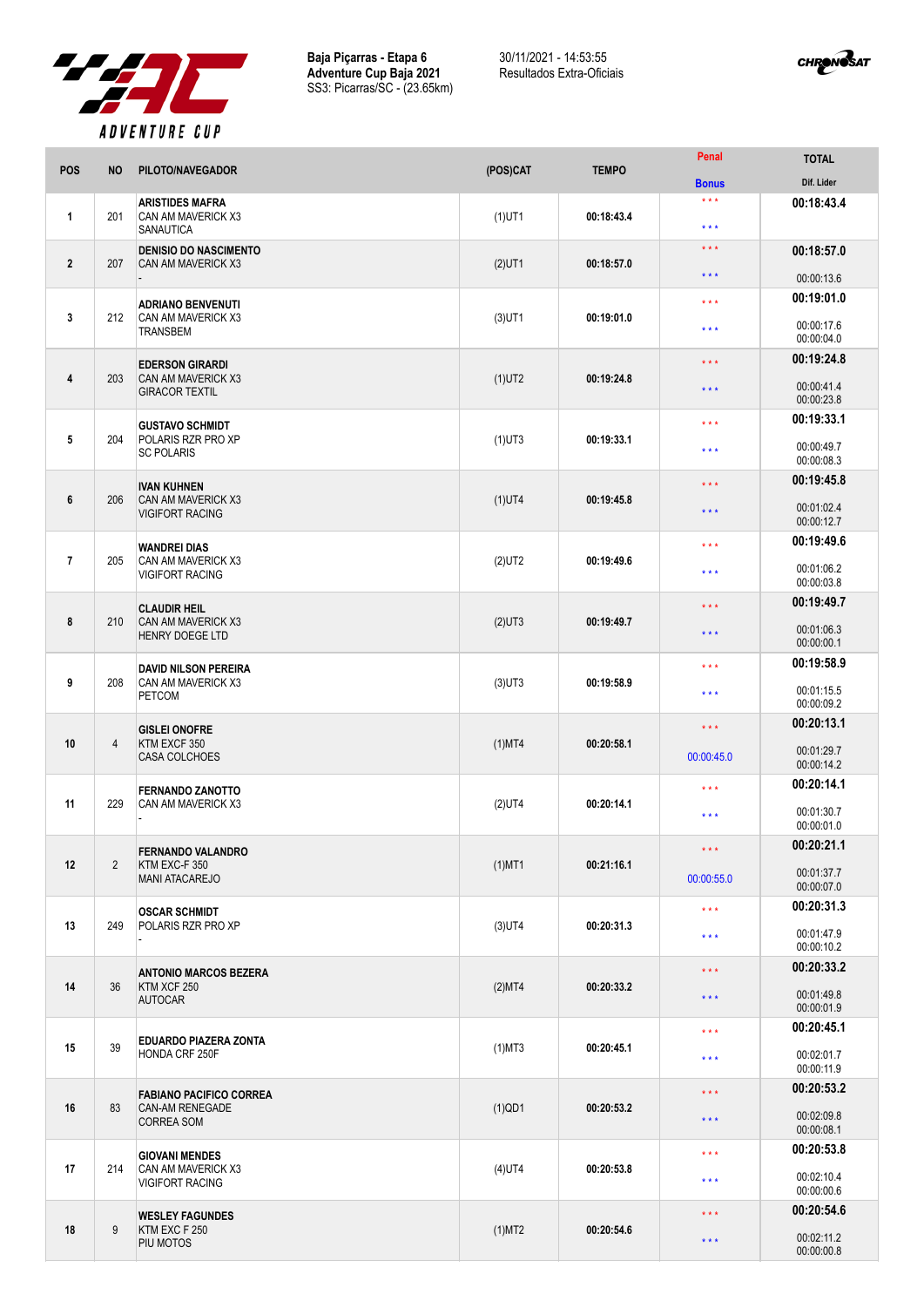| 19 | $\overline{7}$ | <b>MARCELO CADILHAC</b><br><b>HONDA</b>                            | (2)MT3       | 00:21:30.4                      | $***$                   | 00:21:30.4               |
|----|----------------|--------------------------------------------------------------------|--------------|---------------------------------|-------------------------|--------------------------|
|    |                | <b>ALTAIR MOTOS</b>                                                |              |                                 | $***$                   | 00:02:47.0<br>00:00:35.8 |
|    |                | <b>CARILOS FUZON</b>                                               |              |                                 | $\star$ $\star$ $\star$ | 00:21:30.4               |
| 20 | 11             | KTM SXF 250                                                        | (2)MT2       | 00:21:30.4                      | $\star$ $\star$ $\star$ | 00:02:47.0<br>00:00:00.0 |
| 21 |                | <b>LUIZ FELIPE VIANI</b>                                           |              | 00:21:43.1                      | $\star\star\star$       | 00:21:43.1               |
|    | 226            | CAN AM MAVERICK X3<br>HUPI - PULLO                                 | $(4)$ UT3    |                                 | $\star\star\star$       | 00:02:59.7<br>00:00:12.7 |
|    |                | <b>FABIO ESPERANDIO</b>                                            |              |                                 | $\star$ $\star$ $\star$ | 00:21:57.5               |
| 22 | 120            | <b>CAN-AM RENEGADE</b>                                             | $(2)$ QD1    | 00:21:57.5                      | $\star \star \star$     | 00:03:14.1<br>00:00:14.4 |
| 23 | 30             | <b>CAIO SOUSA</b><br>KAWASAKI KXF 250F                             | $(3)$ MT2    | 00:23:17.8                      | $\star\star\star$       | 00:22:05.8               |
|    |                | ZENO AUTO PECAS                                                    |              |                                 | 00:01:12.0              | 00:03:22.4<br>00:00:08.3 |
| 24 | 10             | <b>ROBERTO WAN DALL</b><br>KTM XCF 250                             | $(3)$ MT4    | 00:22:08.1                      | $\star \star \star$     | 00:22:08.1               |
|    |                | <b>SERGICAR</b>                                                    |              |                                 | $\star \star \star$     | 00:03:24.7<br>00:00:02.3 |
| 25 | 22             | <b>JORGE HENRIQUE DA FONSECA</b><br>HONDA CRF 250F                 | $(3)$ MT $3$ | 00:22:17.8                      | $***$                   | 00:22:17.8               |
|    |                | EU                                                                 |              |                                 | $***$                   | 00:03:34.4<br>00:00:09.7 |
|    |                | <b>SANDRO PAGANELLI</b>                                            |              |                                 | $\star$ $\star$ $\star$ | 00:22:19.7               |
| 26 | 13             | KAWASAKI KLX 450                                                   | $(1)$ MT5    | 00:22:19.7                      | $\star \star \star$     | 00:03:36.3<br>00:00:01.9 |
|    |                | <b>MARCO AURELIO CADILHAC</b>                                      |              |                                 | $\star\star\star$       | 00:22:26.4               |
| 27 | 18             | YAMAHA TTR 230<br><b>ALTAIR MOTOS</b>                              | $(4)$ MT3    | 00:22:26.4                      | $***$                   | 00:03:43.0<br>00:00:06.7 |
|    |                | <b>EDUARDO MAFRA</b>                                               |              |                                 | $\star \star \star$     | 00:22:35.4               |
| 28 | 213            | CAN AM MAVERICK X3<br><b>MAFRATEX</b>                              | $(5)$ UT3    | 00:22:35.4                      | $\star \star \star$     | 00:03:52.0<br>00:00:09.0 |
| 29 |                | <b>ALEX TERESK</b>                                                 |              | $\star\star\star$<br>00:22:57.7 | 00:22:57.7              |                          |
|    | 76             | HONDA CRF 250                                                      | $(5)$ MT3    |                                 | $***$                   | 00:04:14.3<br>00:00:22.3 |
|    |                | <b>GERSON BERTI</b>                                                |              |                                 | $\star$ $\star$ $\star$ | 00:23:07.7               |
| 30 | 12             | SUZUKI DRZ-400<br><b>METALBERTI</b>                                | (2)MT5       | 00:23:07.7                      | $\star$ $\star$ $\star$ | 00:04:24.3<br>00:00:10.0 |
| 31 | 16             | <b>ALEXANDRO PINCEGHER</b><br>HONDA CRF 250F                       | $(1)$ MT6    | 00:23:10.7                      | $\star$ $\star$ $\star$ | 00:23:10.7               |
|    |                | <b>EQUIPINHA SC</b>                                                |              |                                 | $***$                   | 00:04:27.3<br>00:00:03.0 |
|    |                | <b>EDUARDO BARTZ</b>                                               |              |                                 | $***$                   | 00:24:35.0               |
| 32 | 27             | HONDA CRF 250 RX<br>NKO PREPARACOES                                | (4)MT2       | 00:24:35.0                      | $\star$ $\star$ $\star$ | 00:05:51.6<br>00:01:24.3 |
|    |                | <b>TIAGO PEAGLE DO NASCIMENTO</b>                                  |              |                                 | $\star$ $\star$ $\star$ | 00:24:47.2               |
| 33 | 222            | SPORT 100 CANAAN<br><b>BOMPACK RANCING</b>                         | $(1)$ UT5    | 00:24:47.2                      | $\star$ $\star$ $\star$ | 00:06:03.8<br>00:00:12.2 |
|    |                | <b>LUCIANO HODECKER</b>                                            |              |                                 | $\star$ $\star$ $\star$ | 00:24:57.6               |
| 34 | 19             | HONDA CRF 230<br><b>HODECKERPLANFIN</b>                            | $(2)$ MT6    | 00:24:57.6                      | $\star \star \star$     | 00:06:14.2<br>00:00:10.4 |
|    | 61             | <b>VANDERLEI THELMA</b><br>YAMAHA YZ950                            | $(3)$ MT5    | 00:24:58.7                      | $\star\star\star$       | 00:24:58.7               |
| 35 |                |                                                                    |              |                                 | $\star$ $\star$ $\star$ | 00:06:15.3<br>00:00:01.1 |
|    | 45             | LUIZ CARLOS PEREIRA JR<br>YAMAHA TTR 230<br><b>DIMENSE ENGENHA</b> | $(6)$ MT3    | 00:26:39.4                      | $\star$ $\star$ $\star$ | 00:26:39.4               |
| 36 |                |                                                                    |              |                                 | $\star$ $\star$ $\star$ | 00:07:56.0<br>00:01:40.7 |
|    |                | <b>GUILHERME MACHADO</b>                                           |              | 00:26:41.7                      | $***$                   | 00:26:41.7               |
| 37 | 21             | HONDA XR 200R<br><b>TORK ACTION</b>                                | $(7)$ MT3    |                                 | $\star\star\star$       | 00:07:58.3<br>00:00:02.3 |
|    |                | <b>THOMPSON BEZERRA</b><br>CAN AM MAVERICK X3                      |              | 00:26:52.5                      | $***$                   | 00:26:52.5               |
| 38 | 230            |                                                                    | $(5)$ UT4    |                                 | $\star$ $\star$ $\star$ | 00:08:09.1<br>00:00:10.8 |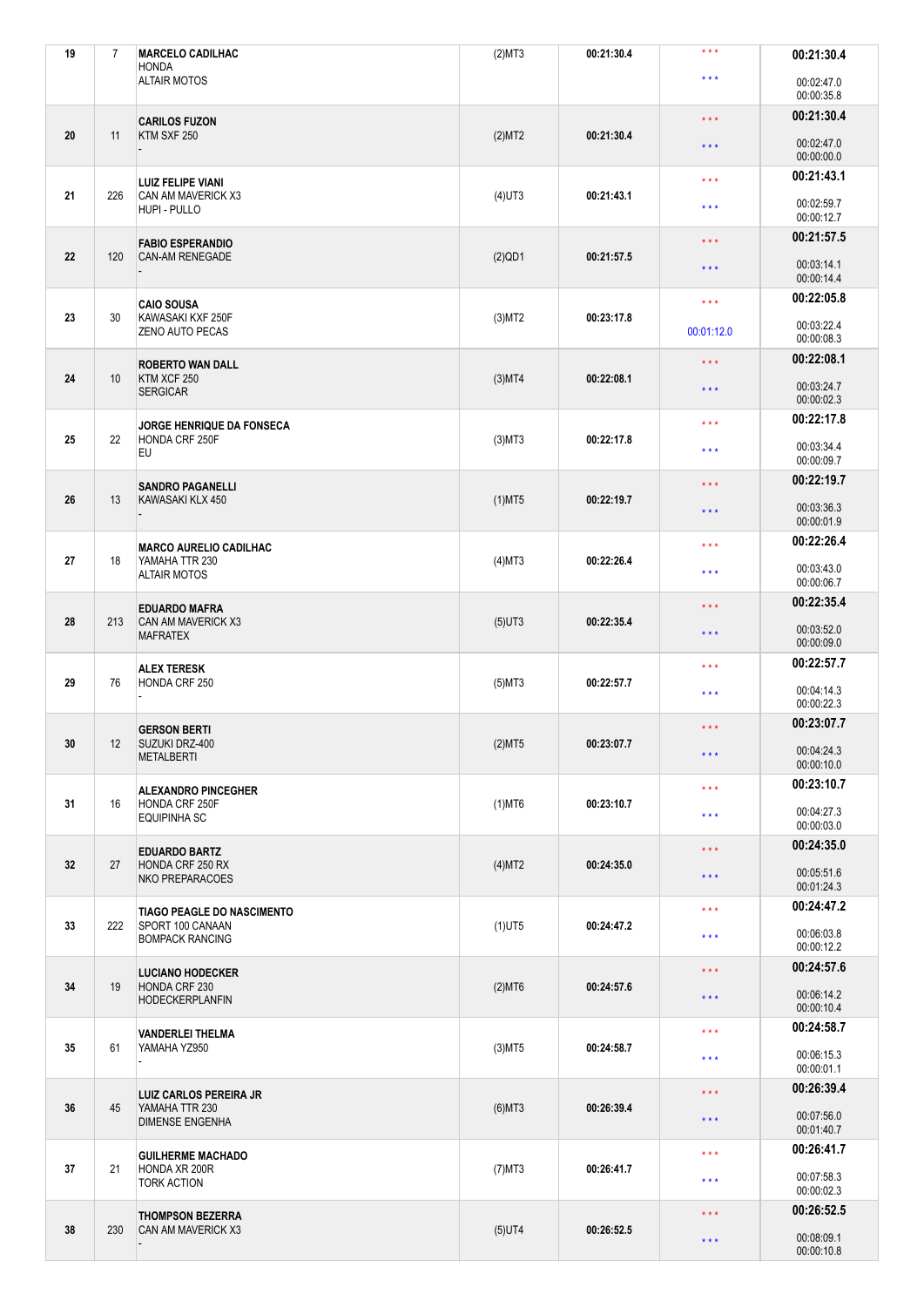| 39 | 49           | <b>NILSON TECILLA</b><br>HONDA CRF 250F                         | (4)MT4                  | 00:31:31.9 | $***$                   | 00:31:31.9               |
|----|--------------|-----------------------------------------------------------------|-------------------------|------------|-------------------------|--------------------------|
|    |              | <b>CHARLES MOTOS</b>                                            |                         |            | $***$                   | 00:12:48.5<br>00:04:39.4 |
|    |              | <b>DOUGLAS ANDREY ROCHA</b>                                     |                         |            | $\star \star \star$     | 00:39:38.5               |
| 40 | 109          | <b>HONDA FOURTRAXX</b><br>ROCHA IMOVEIS                         | $(1)$ QD3               | 00:39:38.5 | $\star \star \star$     | 00:20:55.1<br>00:08:06.6 |
|    |              | <b>RICARDO AFFONSO KEIL</b>                                     |                         |            | $***$                   | 00:40:00.0               |
| 41 | 26           | YAMAHA YZF 400<br>CABO MOTOS                                    | $(4)$ MT5               | 00:40:00.0 | $***$                   | 00:21:16.6<br>00:00:21.5 |
|    |              | <b>MARCOS RUDNICK</b>                                           |                         |            | $\star \star \star$     | 00:40:00.0               |
| 42 | 117          | <b>HONDA FOURTRAXX</b><br><b>RUDNICK MOTOS</b>                  | $(1)$ QD4               | 00:40:00.0 | $***$                   | 00:21:16.6<br>00:00:00.0 |
| 43 | 79           | <b>PAULINHO</b><br>CAN-AM RENEGADE                              |                         | 00:40:00.0 | $***$                   | 00:40:00.0               |
|    |              |                                                                 | $(3)$ QD1               |            | $***$                   | 00:21:16.6<br>00:00:00.0 |
| 44 | 202          | <b>CRISTIANO VICENTE</b><br>CAN AM MAVERICK X3                  | $(4)$ UT1               | 00:40:00.0 | $***$                   | 00:40:00.0               |
|    |              | <b>MECANICA KEKES</b>                                           |                         |            | $***$                   | 00:21:16.6<br>00:00:00.0 |
|    |              | <b>EDSON TUZINO NOLE</b>                                        |                         |            | $***$                   | 00:40:00.0               |
| 45 | 211          | CFMOTO ZFORCE 1000 SPORT<br><b>CFMOTO RACING</b>                | $(2)$ UT5               | 00:40:00.0 | $***$                   | 00:21:16.6<br>00:00:00.0 |
|    |              | <b>LOANDRO ANTON</b>                                            |                         |            | $\star \star \star$     | 00:40:00.0               |
| 46 | $\mathbf{1}$ | KTM EXCF 250<br>PROTORK - KTM                                   | $(2)$ MT1               | 00:40:00.0 | $***$                   | 00:21:16.6<br>00:00:00.0 |
|    |              | <b>ALLISON ANTON</b>                                            |                         |            | $***$                   | 00:40:00.0               |
| 47 | 3            | HONDA CRF250X<br><b>BINHO MOTOS</b>                             | $(5)$ MT2               | 00:40:00.0 | $***$                   | 00:21:16.6<br>00:00:00.0 |
|    |              | <b>FABRICIO THEISS</b>                                          |                         | 00:40:00.0 | $***$                   | 00:40:00.0               |
| 48 | 5            | HONDA CRF250F<br><b>RUDNICK MOTOS</b>                           | $(8)$ MT3               |            | $***$                   | 00:21:16.6<br>00:00:00.0 |
|    |              | <b>GIU WERMUTH</b>                                              |                         |            | $***$                   | 00:40:00.0               |
| 49 | 6            | KAWASAKI KX 450                                                 | $(5)$ MT4               | 00:40:00.0 | $***$                   | 00:21:16.6<br>00:00:00.0 |
|    |              | <b>FERNANDO PYKOCZ</b>                                          |                         |            | $\star \star \star$     | 00:40:00.0               |
| 50 | 8            | KAWASAKI KX 450 XC<br><b>REP PYKOCZ</b>                         | $(6)$ MT4               | 00:40:00.0 | $***$                   | 00:21:16.6<br>00:00:00.0 |
|    |              | <b>ALAN FERREIRA</b>                                            |                         |            | $***$                   | 00:40:00.0               |
| 51 | 14           | HONDA CRF 250F<br>SC <sub>27</sub>                              | $(3)$ MT6               | 00:40:00.0 | $***$                   | 00:21:16.6<br>00:00:00.0 |
|    |              | <b>JEAN BACHMANN</b>                                            |                         |            | $\star$ $\star$ $\star$ | 00:40:00.0               |
| 52 | 15           | HONDA CRF 230<br><b>MOVEIS BACHMANN</b>                         | $(9)$ MT3               | 00:40:00.0 | $***$                   | 00:21:16.6<br>00:00:00.0 |
|    |              | <b>DIMITRIS RUSEZYK JR</b>                                      |                         |            | $***$                   | 00:40:00.0               |
| 53 | 17           | KAWASAKI KX 450F                                                | $(7)$ MT4               | 00:40:00.0 | $\star$ $\star$ $\star$ | 00:21:16.6<br>00:00:00.0 |
| 54 | 20           | <b>EDENILSON ARTUR GOMES</b><br>KAWASAKI KLX 450                | $(8)$ MT4               | 00:40:00.0 | $***$                   | 00:40:00.0               |
|    |              | <b>TEXTIL LIRA</b>                                              |                         |            | $***$                   | 00:21:16.6<br>00:00:00.0 |
|    | 23           | ALDO DA ROCHA JUNIOR<br>YAMAHA WR 450<br><b>TRACK - TRANSBE</b> | $(3)$ MT1<br>00:40:00.0 |            | $***$                   | 00:40:00.0               |
| 55 |              |                                                                 |                         |            | $\star\star\star$       | 00:21:16.6<br>00:00:00.0 |
|    | 24           | <b>EDER DE SOUZA</b><br>HONDA CRF 250F<br><b>JANGA MOTOD</b>    | $(10)$ MT3              | 00:40:00.0 | $***$                   | 00:40:00.0               |
| 56 |              |                                                                 |                         |            | $\star$ $\star$ $\star$ | 00:21:16.6<br>00:00:00.0 |
|    |              | <b>EDUARDO MAJCHSZAK</b>                                        |                         |            | $***$                   | 00:40:00.0               |
| 57 | 25           | KAWASAKI 450XC<br><b>TOMMY DESIGN</b>                           | $(4)$ MT1               | 00:40:00.0 | $***$                   | 00:21:16.6<br>00:00:00.0 |
|    |              | <b>SANDERLEI MANINHO</b><br><b>KTM</b><br><b>CORTECH</b>        |                         | 00:40:00.0 | $\star$ $\star$ $\star$ | 00:40:00.0               |
| 58 | 28           |                                                                 | $(9)$ MT4               |            | $***$                   | 00:21:16.6<br>00:00:00.0 |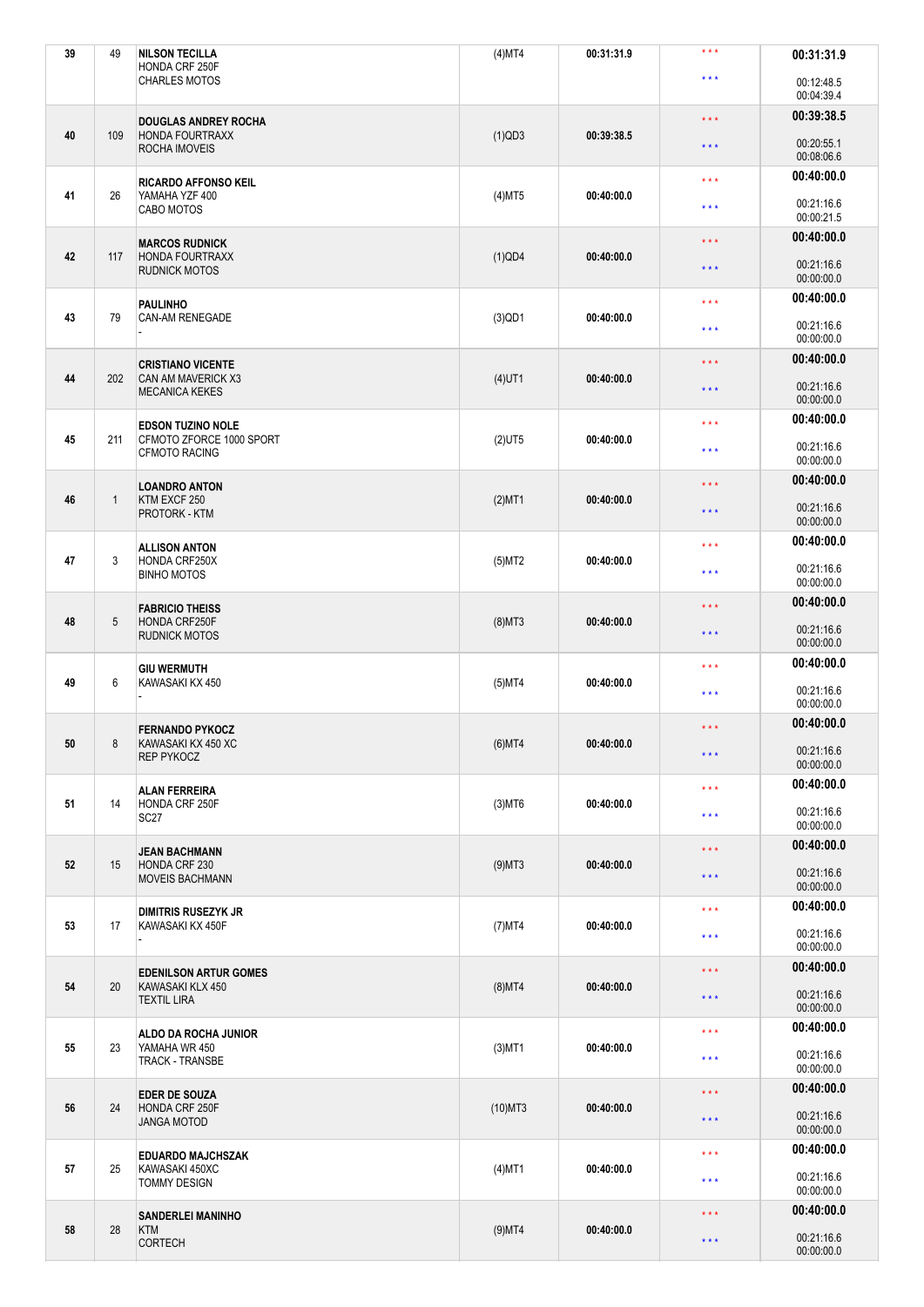| 59 | 29 | <b>CLOVIS LIRA</b><br>YAMAHA 250 FX                             | $(5)$ MT5  | 00:40:00.0              | $* * *$                 | 00:40:00.0               |
|----|----|-----------------------------------------------------------------|------------|-------------------------|-------------------------|--------------------------|
|    |    | <b>TEXTIL LIRA</b>                                              |            |                         | $***$                   | 00:21:16.6<br>00:00:00.0 |
|    |    | <b>MARLON BRUNO HICKMANN</b>                                    |            |                         | $***$                   | 00:40:00.0               |
| 60 | 31 | HONDA CRF 450X<br><b>JANGA MOTOS</b>                            | $(5)$ MT1  | 00:40:00.0              | $***$                   | 00:21:16.6<br>00:00:00.0 |
|    |    | <b>MARCIOANO MAFRA</b>                                          |            |                         | $***$                   | 00:40:00.0               |
| 61 | 32 | YAMAHA YZ 250<br><b>CACHOPA EVENTOS</b>                         | $(6)$ MT2  | 00:40:00.0              | $***$                   | 00:21:16.6<br>00:00:00.0 |
|    |    | <b>ITAMAR RODESKI</b>                                           |            |                         | $***$                   | 00:40:00.0               |
| 62 | 33 | HONDA CRF 250F                                                  | $(4)$ MT6  | 00:40:00.0              | $***$                   | 00:21:16.6<br>00:00:00.0 |
|    |    | <b>ALEXANDRE GONCALVES</b>                                      |            |                         | $***$                   | 00:40:00.0               |
| 63 | 34 | KTM XCF 250<br><b>VARIANTHE HOMER</b>                           | $(10)$ MT4 | 00:40:00.0              | $***$                   | 00:21:16.6<br>00:00:00.0 |
|    |    | <b>ANILDO THEISS JUNIOR</b>                                     |            |                         | $***$                   | 00:40:00.0               |
| 64 | 35 | KAWASAKI KLX 450<br><b>PRORALLY</b>                             | $(11)$ MT4 | 00:40:00.0              | $***$                   | 00:21:16.6<br>00:00:00.0 |
|    |    | <b>CRISTIANE BEHR</b>                                           |            |                         | $***$                   | 00:40:00.0               |
| 65 | 37 | HONDA CRF 150<br><b>BEHR MOTOS</b>                              | $(5)$ MT6  | 00:40:00.0              | $***$                   | 00:21:16.6<br>00:00:00.0 |
|    |    | <b>EDILSON EICHSTADT</b>                                        |            |                         | $***$                   | 00:40:00.0               |
| 66 | 38 | HONDA CRF 250F                                                  | $(11)$ MT3 | 00:40:00.0              | $***$                   | 00:21:16.6<br>00:00:00.0 |
|    |    | <b>FELIPE ALEXANDRE SIMAS</b>                                   |            |                         | $***$                   | 00:40:00.0               |
| 67 | 40 | HONDA CRF 250F                                                  | $(12)$ MT3 | 00:40:00.0              | $***$                   | 00:21:16.6<br>00:00:00.0 |
|    |    | <b>GUSTAVO DA SILVA GUIDINI</b>                                 |            |                         | $***$                   | 00:40:00.0               |
| 68 | 41 | HONDA CRF 230<br><b>SIRICROSS</b>                               | $(13)$ MT3 | 00:40:00.0              | $***$                   | 00:21:16.6<br>00:00:00.0 |
|    |    | <b>VANDERLEI PEIXER</b>                                         |            |                         | $***$                   | 00:40:00.0               |
| 69 | 42 | HONDA CRF 250 F<br><b>ORTHOBLU</b>                              | $(6)$ MT6  | 00:40:00.0              | $***$                   | 00:21:16.6<br>00:00:00.0 |
|    |    | <b>JOSUE LINCON RAYMUNDO</b>                                    |            |                         | $***$                   | 00:40:00.0               |
| 70 | 43 | HONDA CRF 250F<br><b>JLOG TRANSPORTE</b>                        | $(7)$ MT6  | 00:40:00.0              | $***$                   | 00:21:16.6<br>00:00:00.0 |
|    |    | <b>LEOPOLDO RIBEIRO</b>                                         |            |                         | $\star$ $\star$ $\star$ | 00:40:00.0               |
| 71 | 44 | HONDA CRF 250 X<br><b>PIRATRILHAS</b>                           | $(6)$ MT5  | 00:40:00.0              | $***$                   | 00:21:16.6<br>00:00:00.0 |
|    |    |                                                                 |            |                         | $\star$ $\star$ $\star$ | 00:40:00.0               |
| 72 | 46 | <b>MAICON ANDRE CEB</b><br>HONDA CRF 250F                       | (12)MT4    | 00:40:00.0              | $***$                   | 00:21:16.6               |
|    |    | AMG AUTOMOVEIS                                                  |            |                         |                         | 00:00:00.0               |
|    |    | <b>MARCELO MAFRA</b>                                            |            |                         | $***$                   | 00:40:00.0               |
| 73 | 47 | HONDA CRF 230<br><b>IMPORTES</b>                                | $(14)$ MT3 | 00:40:00.0              | $\star$ $\star$ $\star$ | 00:21:16.6<br>00:00:00.0 |
|    |    | <b>NAZARE GUEDERT</b>                                           |            |                         | $***$                   | 00:40:00.0               |
| 74 | 48 | YAMAHA YZ 250<br>CA&ACOLA IMOVEI                                | $(13)$ MT4 | 00:40:00.0              | $***$                   | 00:21:16.6<br>00:00:00.0 |
|    | 50 | <b>RAFAEL ESPINDOLA</b><br>KAWASAKI KX 250F<br>PROTORK-TRANSBEN |            | $(6)$ MT1<br>00:40:00.0 | $***$                   | 00:40:00.0               |
| 75 |    |                                                                 |            |                         | $***$                   | 00:21:16.6<br>00:00:00.0 |
|    |    | <b>RAFAEL VIEIRA</b><br>KAWASAKI KLX 450<br><b>BACON RACING</b> |            | 00:40:00.0              | $***$                   | 00:40:00.0               |
| 76 | 63 |                                                                 | $(14)$ MT4 |                         | $***$                   | 00:21:16.6<br>00:00:00.0 |
|    |    | <b>ROBSON JOSE TEODORO</b>                                      |            |                         | $\star$ $\star$ $\star$ | 00:40:00.0               |
| 77 | 64 | HONDA CRF 230<br><b>SIRICROSS</b>                               | $(8)$ MT6  | 00:40:00.0              | $***$                   | 00:21:16.6<br>00:00:00.0 |
|    |    | <b>GUILHERME TOMELIN</b>                                        |            |                         | $***$                   | 00:40:00.0               |
| 78 | 77 | <b>CAN-AM RENEGADE</b><br><b>TOMELIN RALLY</b>                  | $(4)$ QD1  | 00:40:00.0              | $***$                   | 00:21:16.6<br>00:00:00.0 |